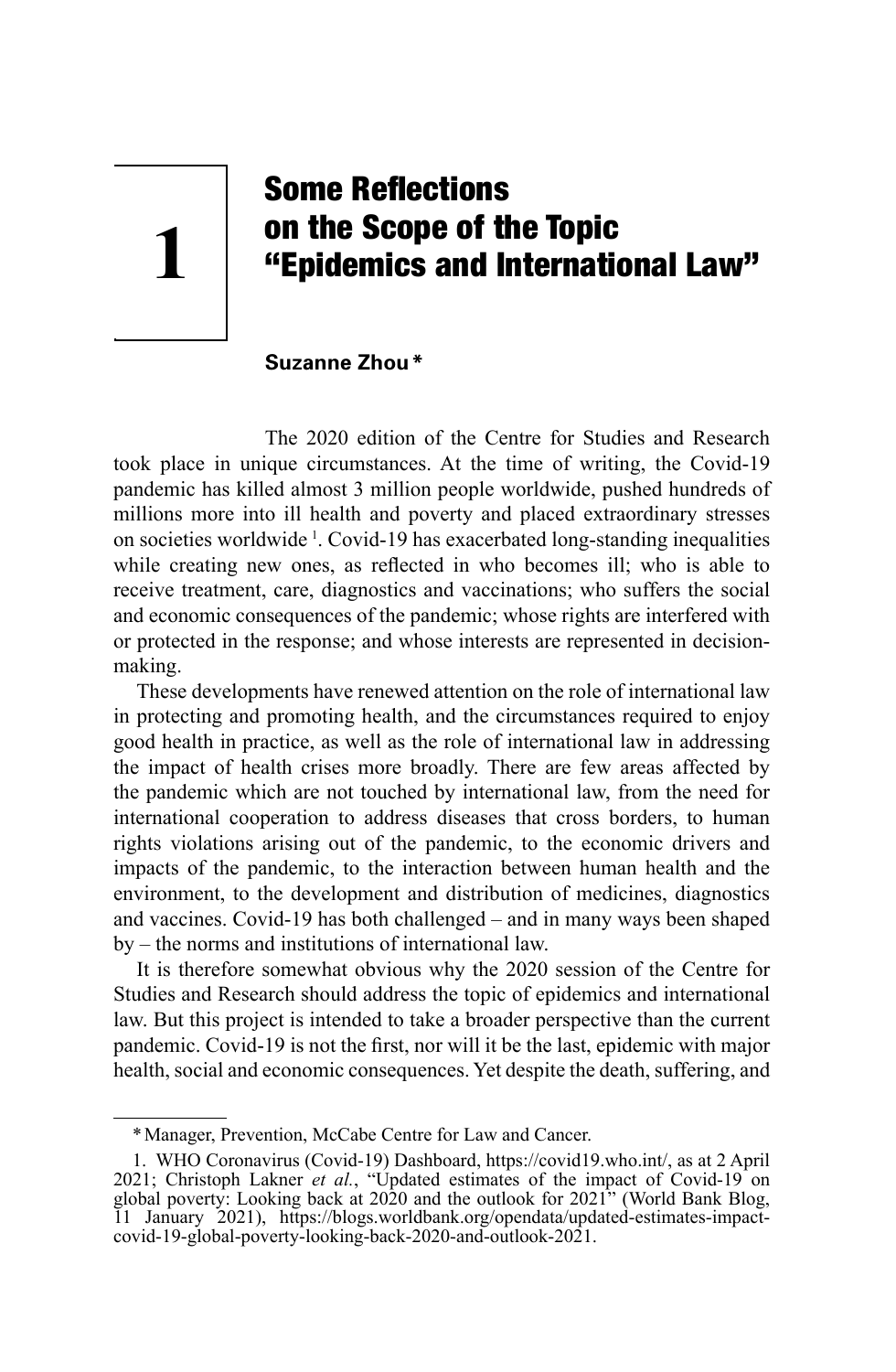social and economic damage caused by epidemics throughout the centuries, and the importance of international cooperation – and therefore international law – in responding to diseases that cross borders, epidemics (and health more generally) have rarely been the subject of mainstream international legal scholarship. It is necessary to address this neglect in deeper terms than the current pandemic. The scope of this volume therefore examines epidemics and international law more generally, with the aim of generating new thinking in a variety of fields of international law on the topic.

Our decision to take a broader perspective on this subject raises the question of what is included in a project titled as "epidemics and international law". This introductory chapter therefore offers some remarks on the scope of the topic, including how we understand the term "epidemic", the different fields of international law as they relate to epidemics and some reflections on what is covered, and not covered, in this volume.

### SECTION 1 **EPIDEMICS, PANDEMICS, PHEICS AND OTHER TERMS**

For simplicity's sake, this session of the Centre for Studies and Research, and this volume that is the outcome, has chosen to define epidemics in terms of epidemic infectious diseases. This focus is intended to narrow the scope of what can be a large and unwieldy topic, while capturing the fact that many of the norms of international law we aimed to examine are principally concerned with the cross-border spread of infectious disease, often in relation to new and re-emerging diseases and circumstances characterised as "health emergencies".

However, the term epidemic has a variety of technical usages in public health, as well as a history of usage under particular treaty regimes, and it exists alongside several cognate terms, including but not limited to terms such as pandemic, public health emergency of international concern, and others. Many of these are not limited to infectious disease, may or may not concern cross-border spread and may capture different kinds of characteristics in terms of the severity of illness, the number of persons affected and the way the disease spreads. At the outset, therefore, it is helpful to lay out some of the context of these terms more broadly.

An epidemic is not the primary concept used to classify infectious health risks in contemporary international health law. The key concept used to describe major cross-border health risks in the current law of the World Health Organization (WHO) is a public health emergency of international concern. Under the WHO's 2005 International Health Regulations (IHRs), the WHO Director-General, on the advice of the Emergency Committee, may declare a public health emergency of international concern (PHEIC), and issue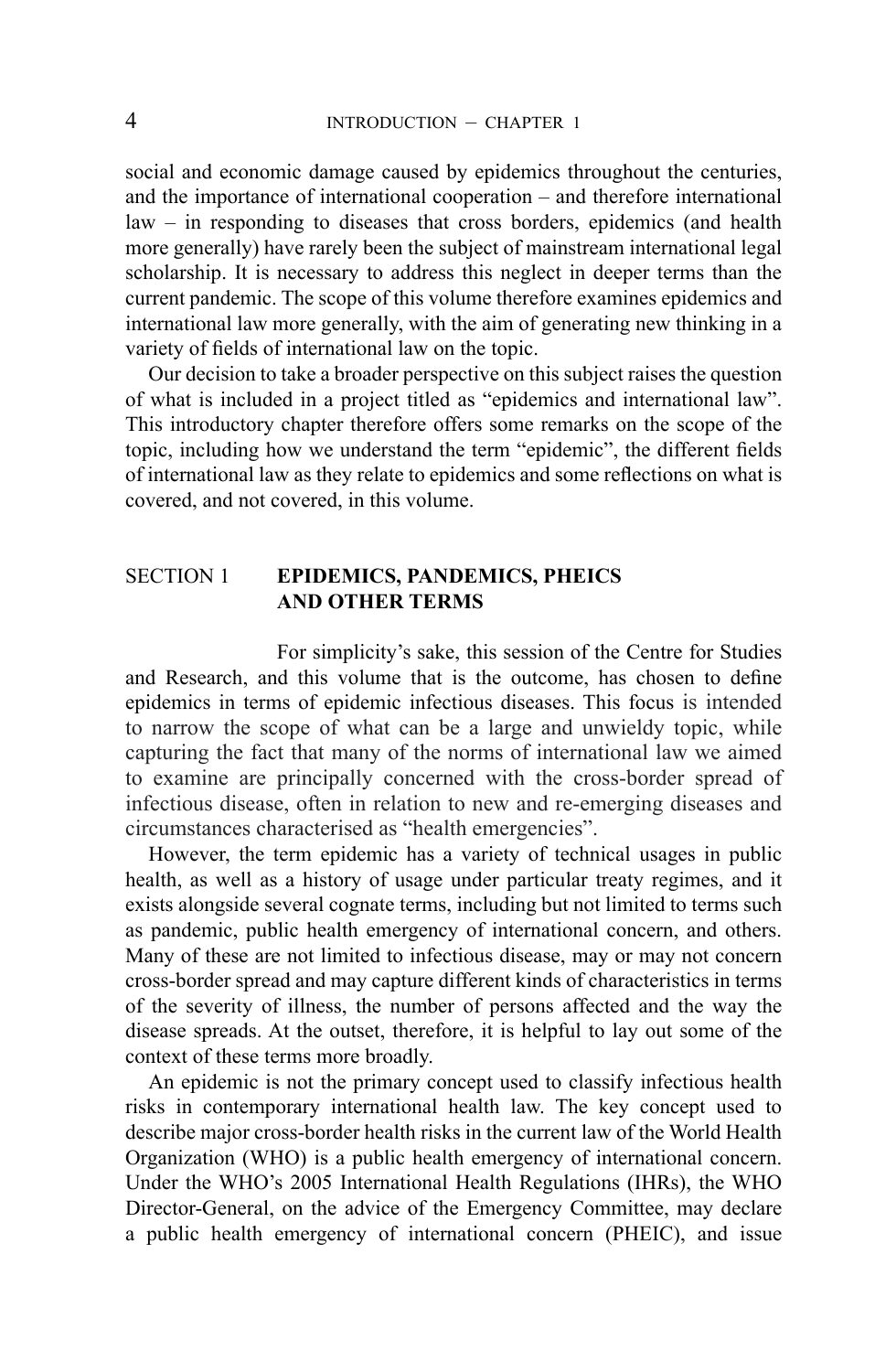temporary recommendations in relation to the  $PHEIC<sup>2</sup>$ . Article 1 of the IHRs defines a PHEIC as "an extraordinary event which is determined, as provided in these Regulations . . . to constitute a public health risk to other States through the international spread of disease and . . . to potentially require a coordinated international response", with Article 1 also defining an "event" as "a manifestation of disease or an occurrence that creates a potential for disease". An "[e]vent caused by a pathogen with high potential to cause epidemic" is given in Annex 2 of the IHRs as an example of an event which States should notify to the WHO under the IHRs, but the examples are explicitly named as non-binding and indicative, and the trigger for notification is the "event", rather than the potential "epidemic".

Earlier editions of the IHRs did refer to "epidemics" of the diseases specifically covered by the Regulations (plague, cholera and yellow fever in the 1969 editions, with smallpox, typhus and relapsing fever included in earlier editions). The version immediately prior to the current IHRs, the 1969 International Health Regulations, define an epidemic as "an extension of diseases subject to the Regulations by a multiplication of cases in an area<sup>"3</sup>. Similarly, the 1951 International Sanitary Regulations define epidemic diseases as including plague, cholera, yellow fever, smallpox, typhus and relapsing fever, and an "epidemic" as "an extension or multiplication of a foyer" (a foyer is defined as "the occurrence of one or more secondary cases of an epidemic disease in the neighbourhood of a first case" $)$ <sup>4</sup>. Both of these versions of the Regulations define the concept of an epidemic by reference to multiplication or spread, rather than the number of persons affected, reflecting the fact that these treaties often imposed obligations starting from the occurrence of a single case of the relevant diseases. The pre-WHO 1926 International Sanitary Convention also referred to epidemics, generally as a way of delineating the duration of notification obligations<sup>5</sup>.

Outside of the IHRs, the WHO Constitution defines the WHO's work as including functions "to stimulate and advance work to eradicate epidemic, endemic and other diseases<sup>"6</sup>. Similarly, Article 12 of the International Covenant on Economic, Social and Cultural Rights outlines the steps that

<sup>2.</sup> International Health Regulations, concluded 23 May 2005, 2509 UNTS 79 (entered into force 15 June 2007), Articles 12, 15.

<sup>3.</sup> International Health Regulations, concluded 25 July 1969, 764 UNTS 3 (entered into force 1 January 1971), Article 1.

<sup>4.</sup> International Sanitary Regulations, concluded 25 May 1951, 175 UNTS 215 (entered into force 1 October 1952), Article 1.

<sup>5.</sup> See e.g. the International Sanitary Convention 1926, which requires notification only for epidemic forms of typhus and smallpox, and includes ongoing obligations to send communications "so as to keep the Governments informed of the progress of the epidemic": International Sanitary Convention, concluded 21 June 1926 (entered into force 28 March 1928), Article 1  $(3)$ , Article 4.

<sup>6.</sup> WHO Constitution, concluded 22 July 1946, 14 UNTS 185 (entered into force 7 April 1948) Article 2 *(g)*.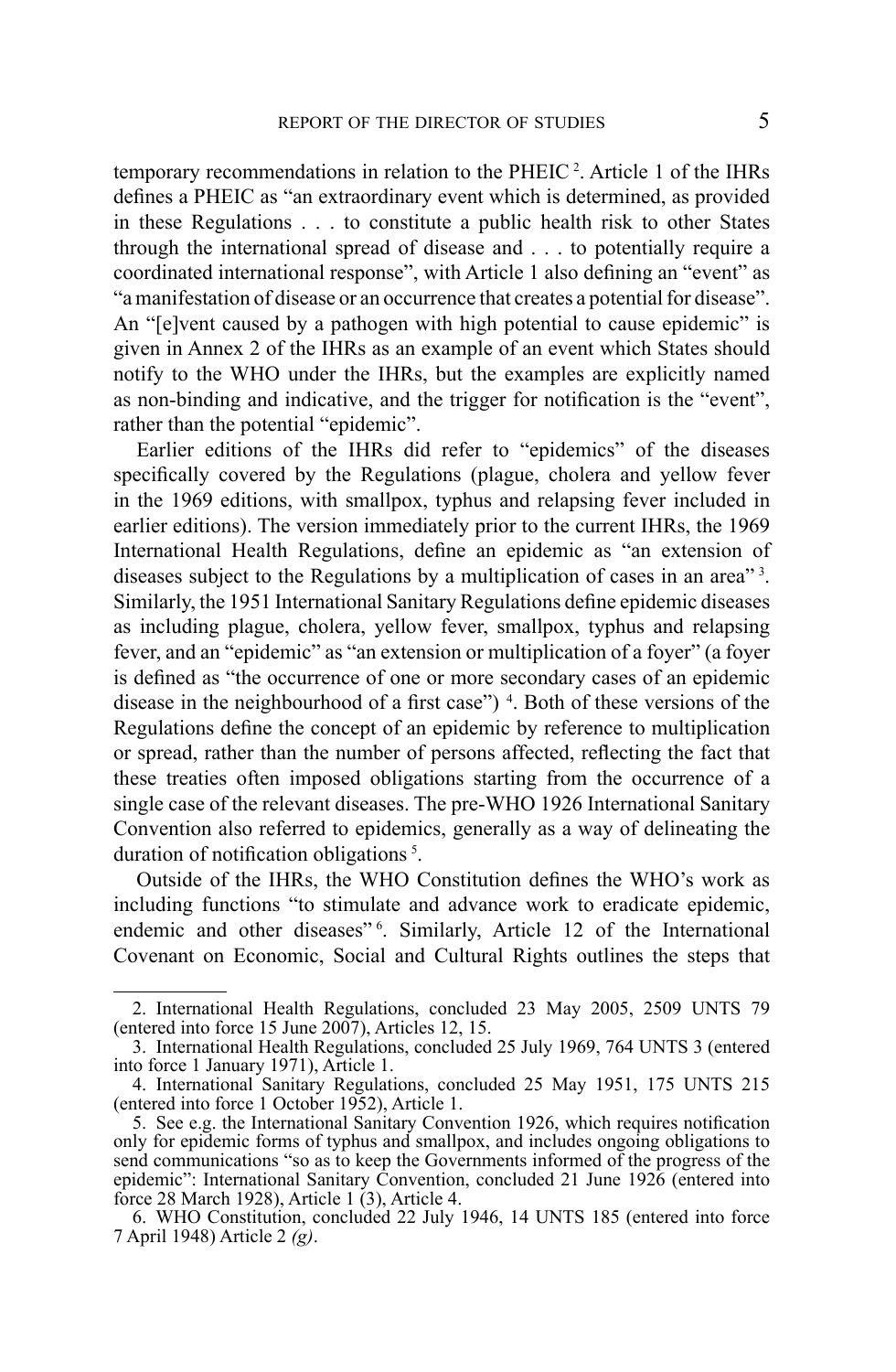States shall take to achieve the full realisation of the right to health include "prevention, treatment and control of epidemic, endemic, occupational and other diseases" <sup>7</sup> . General Comment 14 of the Committee on Economic, Social and Cultural Rights defines this as an obligation to prevent such diseases through programmes of prevention and education, to treat them through the healthcare system and to control them through epidemiological surveillance, the use of relevant technologies and immunisation programmes or other infectious disease control strategies <sup>8</sup> . The WHO Framework Convention on Tobacco Control, so far the only convention adopted under Article 19 of the WHO Constitution, recognises in its preamble "that the spread of the tobacco" epidemic is a global problem with serious consequences for public health that calls for the widest possible international cooperation and the participation of all countries in an effective, appropriate and comprehensive international response"<sup>9</sup>. However, none of the above instruments define the term epidemic, and those that list epidemics alongside endemic and other diseases have not materially distinguished between the categories of disease in practice.

In the field of public health, an epidemic is often defined as an increase in the number of cases over and above the endemic, or usual, levels of the disease 10. The term outbreak is used to refer to smaller or more localised epidemics, while the term cluster refers to several related cases of a disease <sup>11</sup>. Depending on the particular context in which it is used, each of these terms can be neutral as to the cause of the disease which is spreading or the total number of cases involved, although in some contexts it can also incorporate those factors too. What these definitions capture is an above-usual number of persons affected by the disease, which may imply its spread, although it is not directly defined by it. The term epidemic is contrasted with endemic diseases, which are consistently present within a community.

<sup>7.</sup> International Covenant on Economic, Social, and Cultural Rights, concluded 16 December 1966, 993 UNTS 3 (entered into force 3 January 1976), Article 12 *(c)*.

<sup>8.</sup> Committee on Economic, Social and Cultural Rights, *General Comment No. 14 (2000): The Right to the Highest Attainable Standard of Health (Art. 12 of the International Covenant on Economic, Social and Cultural Rights)*, E/C.12/2000/4 (11 August 2000), para. 16.

<sup>9.</sup> WHO Framework Convention on Tobacco Control, concluded 21 May 2003, 2302 UNTS 166 (entered into force 27 February 2005), preamble.

<sup>10.</sup> See Miguel Porta, "Epidemic", in Miguel Porta (ed.), *A Dictionary of Epidemiology*, 6th edition (Oxford University Press, 2016): "The occurrence in a community or region of cases of an illness, specific health-related behavior, or other health-related events clearly in excess of normal expectancy . . .". Compare Centers for Disease Control and Prevention (United States), "Epidemic Disease Occurrence", in *Principles of Epidemiology in Public Health Practice*, 3rd edition (CDC, 2012): "refers to an increase, often sudden, in the number of cases of a disease above what is normally expected in that population in that area".

<sup>11.</sup> Centers for Disease Control and Prevention (United States), above footnote 10.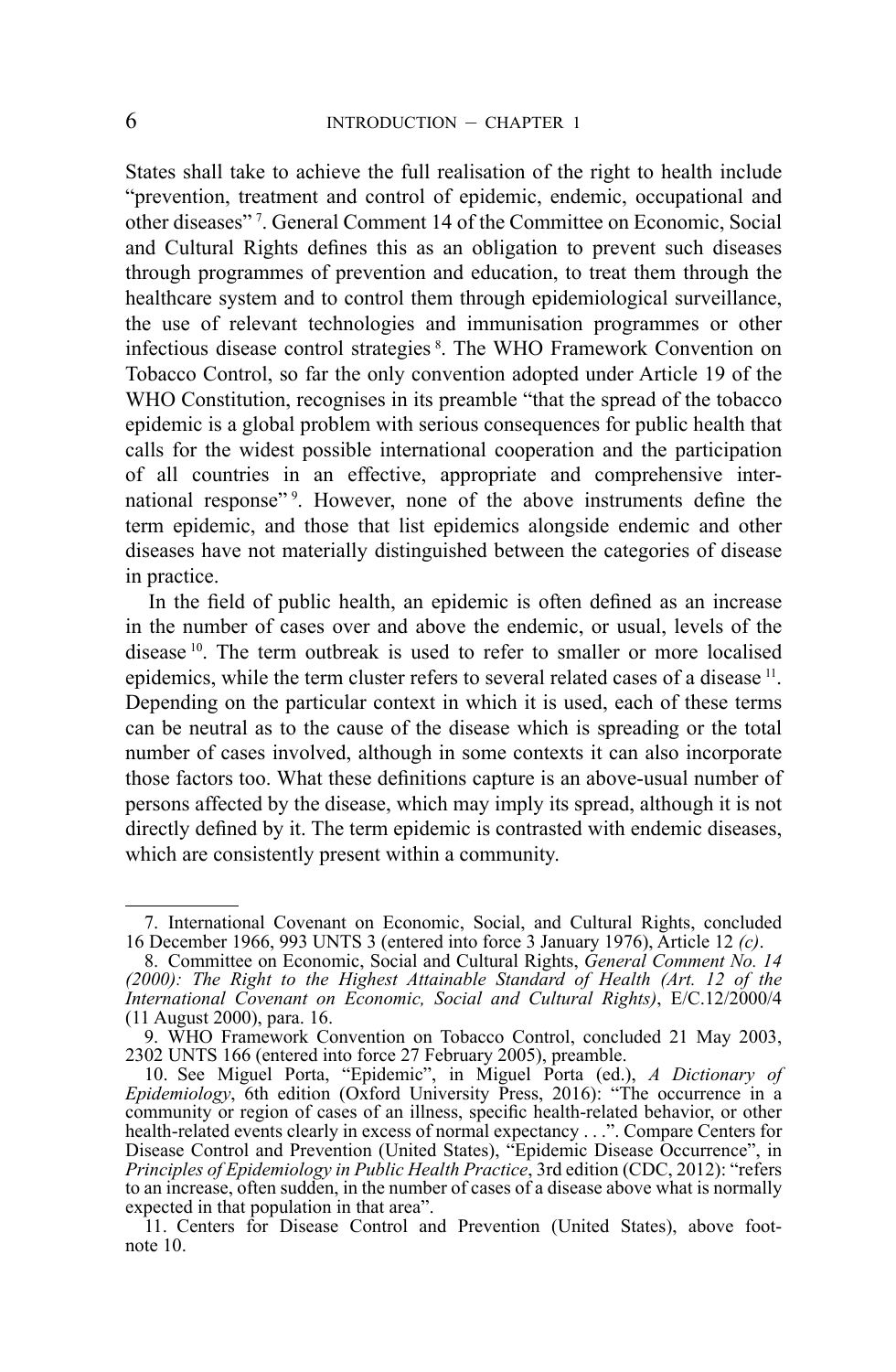A pandemic, according to its classical epidemiological definition, is "an epidemic occurring over a very wide area, crossing international boundaries and usually affecting a large number of people" <sup>12</sup>. It is also described by the WHO as a "worldwide spread of a new disease" <sup>13</sup>.

Legally, the most significant usage of the term pandemic is in relation to pandemic influenza within the practices of the WHO. Within these frameworks, the term pandemic is largely a term of soft law. The 2017 document *Pandemic Influenza Risk Management: A WHO Guide to Inform & Harmonize National & International Pandemic Preparedness and Response*, which outlines the WHO risk assessment process in relation to influenza, includes a formal ability on the part of the Director-General to declare a pandemic of influenza if a new subtype of influenza is found: "During the period of spread of human influenza caused by a new subtype, based on risk assessment and appropriate to the situation, the WHO Director-General may make a declaration of a pandemic" 14. These risk assessments are intended to inform national, WHO and UN system responses, although they do not specifically give rise to legal obligations except to the extent that they inform other legal instruments (e.g. contractual obligations or domestic legislation) which may use such determinations as triggers. The risk assessment process replaces a previous six-phase system which had formal definitions for each phase of an influenza pandemic based on the extent of spread, which was criticised as confusing by the IHR review committee for the 2009 H1N1 influenza pandemic 15. The new risk assessment explicitly decouples global risk assessments from national and regional risk assessments and responses, and replaces the formal definitions of each phase with a discretionary ability to declare a pandemic, to address the criticism that the formal definitions did not necessarily correspond to the degree of response required in each individual country 16.

<sup>12.</sup> Porta, above footnote 10, 209. The sixth edition of this work departs from the fifth edition from 2008 in that it does not use the descriptor "worldwide", and adds the clarification that "[o]nly some pandemics cause severe disease in some individuals or at the population level".

<sup>13.</sup> World Health Organization, "What is a Pandemic?", https://www.who.int/csr/ disease/swineflu/frequently\_asked\_questions/pandemic/en/ (24 February 2010).

<sup>14.</sup> World Health Organization, *Pandemic Influenza Risk Management: A WHO Guide to Inform & Harmonize National & International Pandemic Preparedness and Response* (May 2017), 14, https://apps.who.int/iris/bitstream/handle/10665/259893/ WHO-WHE-IHM-GIP-2017.1-eng.pdf?sequence=1.

<sup>15.</sup> World Health Organization, *Implementation of the International Health Regulations (2005): Report of the Review Committee on the Functioning of the International Health Regulations (2005) in relation to Pandemic (H1N1) 2009: Report by the Director-General*, A64/10 (5 May 2011), paras. 25, 33, 121, 122 ("H1N1 IHR Review Committee Report").

<sup>16.</sup> Heath Kelly, "The Classical Definition of a Pandemic is Not Elusive", (2011) 89 *Bulletin of the World Health Organization* 540, https://www.who.int/bulletin/ volumes/89/7/11-088815/en/; Peter Doshi, "The Elusive Definition of Pandemic Influenza", (2011) 89 *Bulletin of the World Health Organization* 532, https://www.who. int/bulletin/volumes/89/7/11-086173/en/.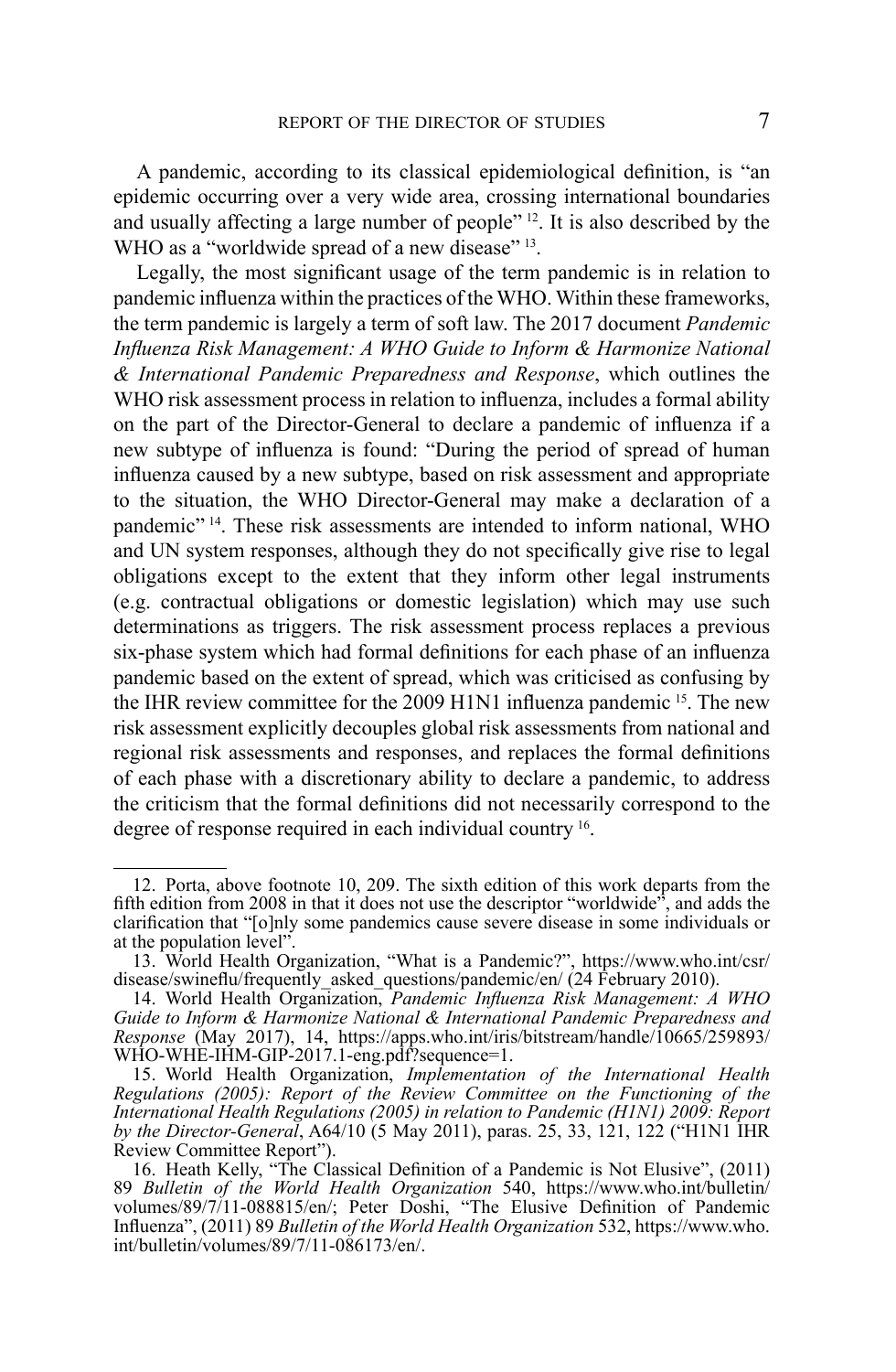The Pandemic Influenza Preparedness Framework, another soft law instrument relating to influenza, applies to influenza viruses with "human pandemic potential" (as opposed to "seasonal" influenza viruses or other kinds of viruses), and establishes a framework for sharing virus samples and the benefits of the technologies derived from them 17. It is adopted under the WHO's power to make non-binding recommendations under Article 23 of its Constitution. Under the PIP Framework, an influenza virus with human pandemic potential is defined as a "wild-type influenza virus that has been found to infect humans and that has a haemagglutinin antigen that is distinct from those in seasonal influenza viruses so as to indicate that the virus has potential to be associated with pandemic spread within human populations with reference to the International Health Regulations (2005) for defining characteristics" 18. The reference to the IHRs links the PIP Framework to those influenza cases which must be notified under Annex 2 and Article 6 of the IHRs, i.e. "human influenza caused by a new subtype" 19. The PIP Framework is thus a framework that applies from well before a pandemic is actually underway, to viruses which may potentially pose a risk of pandemic spread. Both the PIP Framework and the risk assessment guidance for pandemic influenza sit alongside the IHRs; with the IHRs (based on the concept of a PHEIC) forming the "hard law" component and the pandemic influenza instruments (based on the concept of a pandemic) providing additional soft law and technical guidance.

There are several instances where health issues other than influenza have been described as pandemics by different organs of the WHO and the broader UN system. However, outside of influenza, these do not take place under formal frameworks for such announcements, and there are no formal criteria for when non-influenza pandemics should be "declared". In the World Health Assembly's 1986 decision on Tobacco or Health<sup>20</sup>, the WHA notes that it is "[d]eeply concerned by the current pandemic of smoking and other forms of tobacco use" and "[c]alls for a global public health approach and action now to combat the tobacco pandemic" 21. The United Nations General Assembly's 2001 Declaration of Commitment on HIV/AIDS recognises "that access

<sup>17.</sup> World Health Organization, "Pandemic Influenza Preparedness Framework for the Sharing of Influenza Viruses and Access to Vaccines and Other Benefits", adopted in World Health Assembly, Resolution 64.5, *Pandemic Influenza Preparedness: Sharing of Influenza Viruses and Access to Vaccines and Other Benefits*, A64/VR/10 (24 May 2011) ("PIP Framework").

<sup>18.</sup> PIP Framework, paras. 3.1, 4.2.

<sup>19.</sup> IHRs, Annex 2, "Examples for the Application of the Decision Instrument for the Assessment and Notification of Events That May Constitute A Public Health Emergency of International Concern".

<sup>20.</sup> World Health Assembly, Resolution 39.14, *Tobacco or Health* (15 May 1986), preamble, para. 2.

<sup>21.</sup> Elsewhere tobacco is described as an epidemic, for example in the WHO Secretariat's biennial publication of its Report on the Global Tobacco Epidemic, or in the preamble to the WHO Framework Convention on Tobacco Control.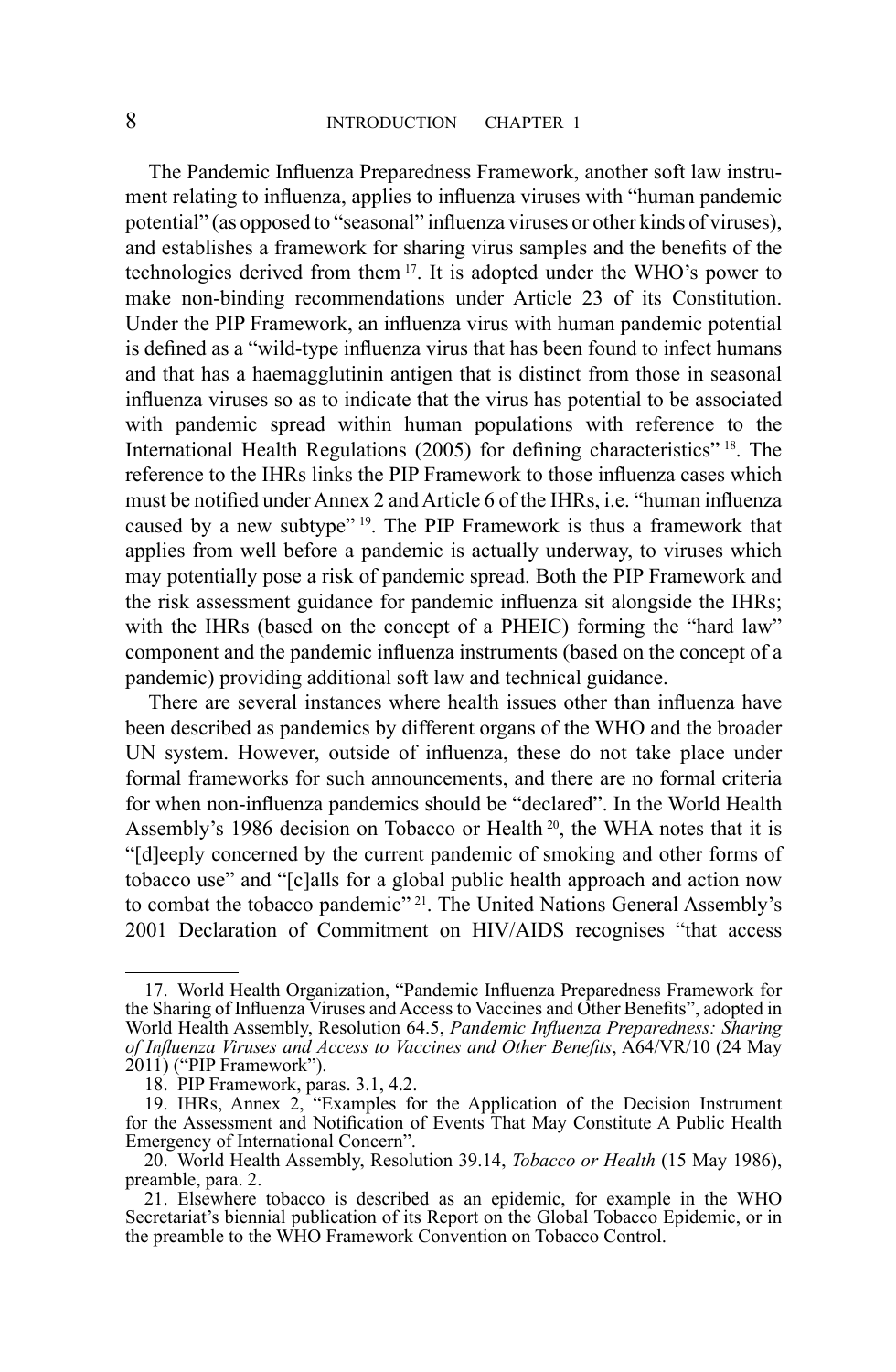to medication in the context of pandemics such as HIV/AIDS is one of the fundamental elements to achieve progressively the full realization of the right of everyone to the enjoyment of the highest attainable standard of physical and mental health" and "that the full realization of human rights and fundamental freedoms for all is an essential element in a global response to the HIV/AIDS pandemic" 22. The best known example, of course, is when the WHO Director-General in March 2020 announced that Covid-19 had become a pandemic <sup>23</sup>. This pronouncement has often been mistaken in public discourse for a legal declaration akin to the PHEIC declaration under the IHRs, although it did not in fact add anything further to States' obligations to address Covid-19 as a PHEIC under the International Health Regulations, nor was it part of a formal procedure within the WHO like the Director-General's statements in relation to pandemic influenza. As a political matter, however, the characterisation of Covid-19 as a pandemic attracted far greater attention than the more legally significant earlier declaration of Covid-19 as a PHEIC, reflecting that, although the terms epidemic and pandemic may have technical meanings, they also have colloquial meanings which connote the gravity of a particular risk. These technical and colloquial meanings are sometimes in tension, with whether there is sufficient worldwide spread to meet the classical definition of a pandemic not necessarily coinciding the degree of alarm needing to be sounded or the measures necessary to prepare for it <sup>24</sup>.

Each of the terms epidemic, pandemic or PHEIC can describe noninfectious risks as well as infectious ones. The 2005 IHRs specifically take an "all-hazards" approach to disease surveillance, reporting and the application of quarantine and sanitary measures, allowing a PHEIC to be declared in a wide variety of situations, and defining "disease" as "an illness or medical condition, *irrespective of origin or source*, that presents or could present significant harm to humans" (emphasis added)<sup>25</sup>. Outside of the IHRs, some of the few instances where the term pandemic is used by the WHA, or where the term epidemic is included in an international treaty, relate to tobacco, a health risk spread by commercial rather than microbial activity.

However, certain States have sometimes been reluctant to describe noninfectious risks as epidemics or pandemics, even though there is no conceptual reason not to do so. In the negotiations on the UN General Assembly's 2011 Political Declaration on Non-communicable Diseases, for example, a

<sup>22.</sup> United Nations General Assembly, Resolution S-26/2, *Declaration of Commitment on HIV/AIDS*, A/RES/S-26/2, paras. 15, 16.

<sup>23.</sup> World Health Organization, "WHO Director-General's Opening Remarks at the Media Briefing on COVID-19", Statement, 11 March 2020.

<sup>24.</sup> See e.g. the discussion of the definition of an influenza pandemic in Kelly and Doshi (above footnote 16) and H1N1 IHR Review Committee Report (above footnote 15).

<sup>25.</sup> IHRs, Article 1.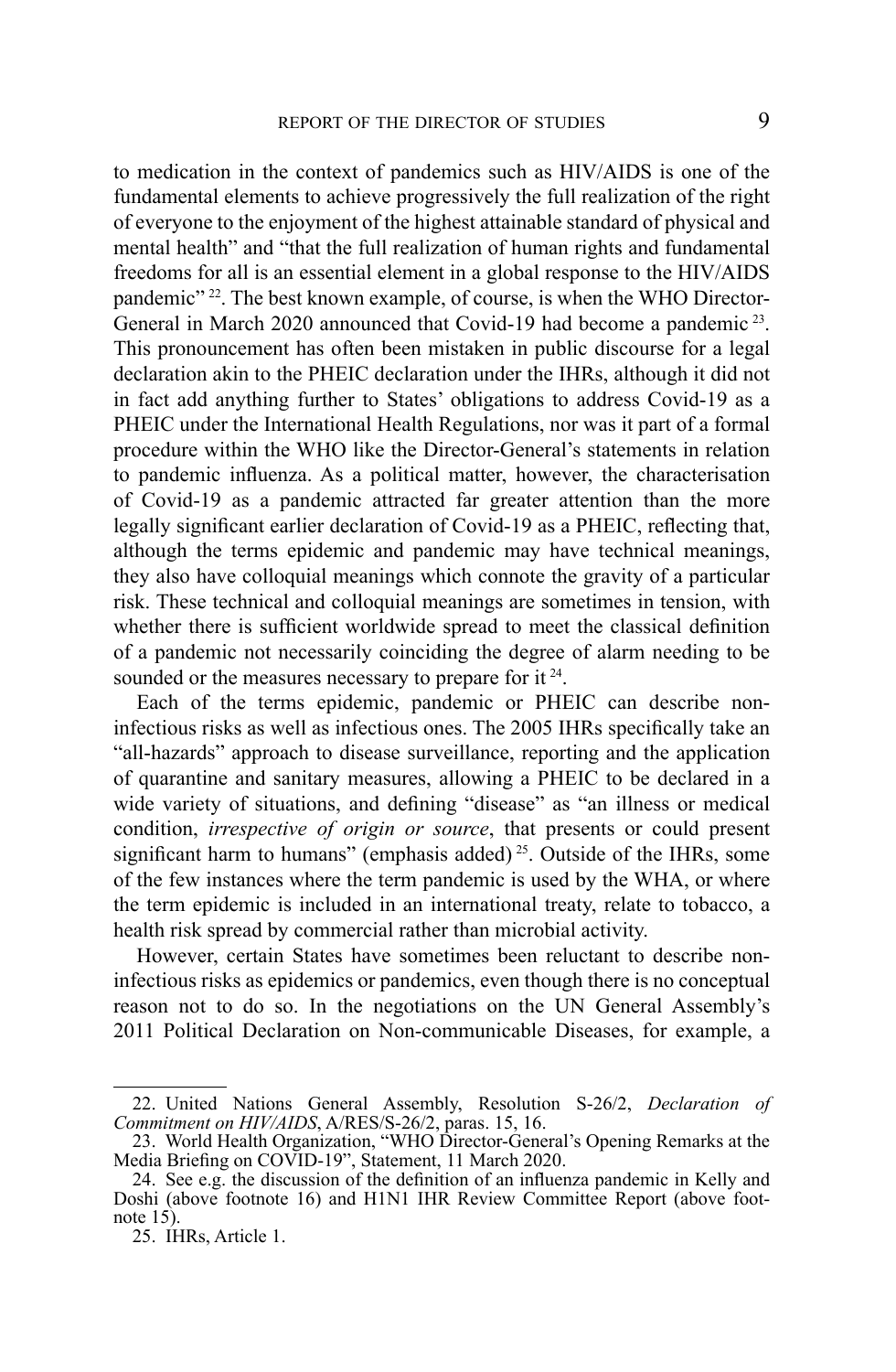contentious point of negotiation was whether or not the tremendous burden of non-communicable diseases (such as heart disease, diabetes, cancer, chronic lung diseases and mental health conditions, which cause approximately threequarters of global premature deaths) should be described as an "epidemic" <sup>26</sup>. After significant debate, the Political Declaration eventually described NCDs, somewhat awkwardly, as a "challenge of epidemic proportions" <sup>27</sup>.

The heated debate in the General Assembly reflected that the characterisation of a disease as an epidemic may have consequences in other areas. In the case of NCDs, these related to international intellectual property law as contained in the World Trade Organization's (WTO) Agreement on Trade-Related Aspects of Intellectual Property Rights (the TRIPS Agreement), where the term epidemic also has legal significance thanks to the operation of the Doha Declaration on the TRIPS Agreement and Public Health 28. The TRIPS Agreement provides for the compulsory licensing of patented inventions under Article 31, which means that a patent holder can be required to license their invention to others in certain situations, for example to allow for the scaleup of production of medicines. Compulsory licences must only be issued in accordance with certain conditions, including a requirement for the proposed user to first make efforts to obtain authorisation from the rights holder on reasonable commercial terms and conditions for a reasonable period of time. In situations of national emergency or other circumstances of extreme urgency, this procedural requirement to attempt to obtain authorisation can be waived <sup>29</sup>. The Doha Declaration, a WTO Ministerial Council decision adopted by consensus in response to the concerns about the impact of intellectual property on access to medicines, interprets the TRIPS Agreement in relation to public health. It notes with concern "the gravity of the public health problems afflicting many developing and least-developed countries, especially those resulting from HIV/AIDS, tuberculosis, malaria and other epidemics", then "reaffirm[s] the right of WTO members to use, to the full, the provisions in the TRIPS Agreement, which provide flexibility for these purposes<sup>" 30</sup>. Those flexibilities include "the right to grant compulsory licences and the freedom to determine the grounds upon which such licences are granted", as well as "the right to

<sup>26.</sup> See Jonathan Liberman, "Implications of International Law for the Treatment of Cancer: The Single Convention on Narcotic Drugs and the TRIPS Agreement' (2011) 125 *Public Health* 840, 843-844.

<sup>27.</sup> *Ibid.*; see also United Nations General Assembly, Resolution 66/2, *Political Declaration of the High-level Meeting of the General Assembly on the Prevention and Control of Non-communicable Diseases*, A/RES/66/2 (19 September 2011), paras. 13- 14.

<sup>28.</sup> Fourth WTO Ministerial Conference, *Doha Declaration on TRIPS and Public Health*, WT/MIN(01)/DEC/2 (14 November 2001) ("Doha Declaration").

<sup>29.</sup> Marrakesh Agreement Establishing the World Trade Organization, Annex 1C – Agreement on Trade-Related Aspects of Intellectual Property Rights, concluded 15 April 1994, 1869 UNTS 299 (entered into force 1 January 1995), Article 31 *(b)*. 30. Doha Declaration, paras. 1, 4.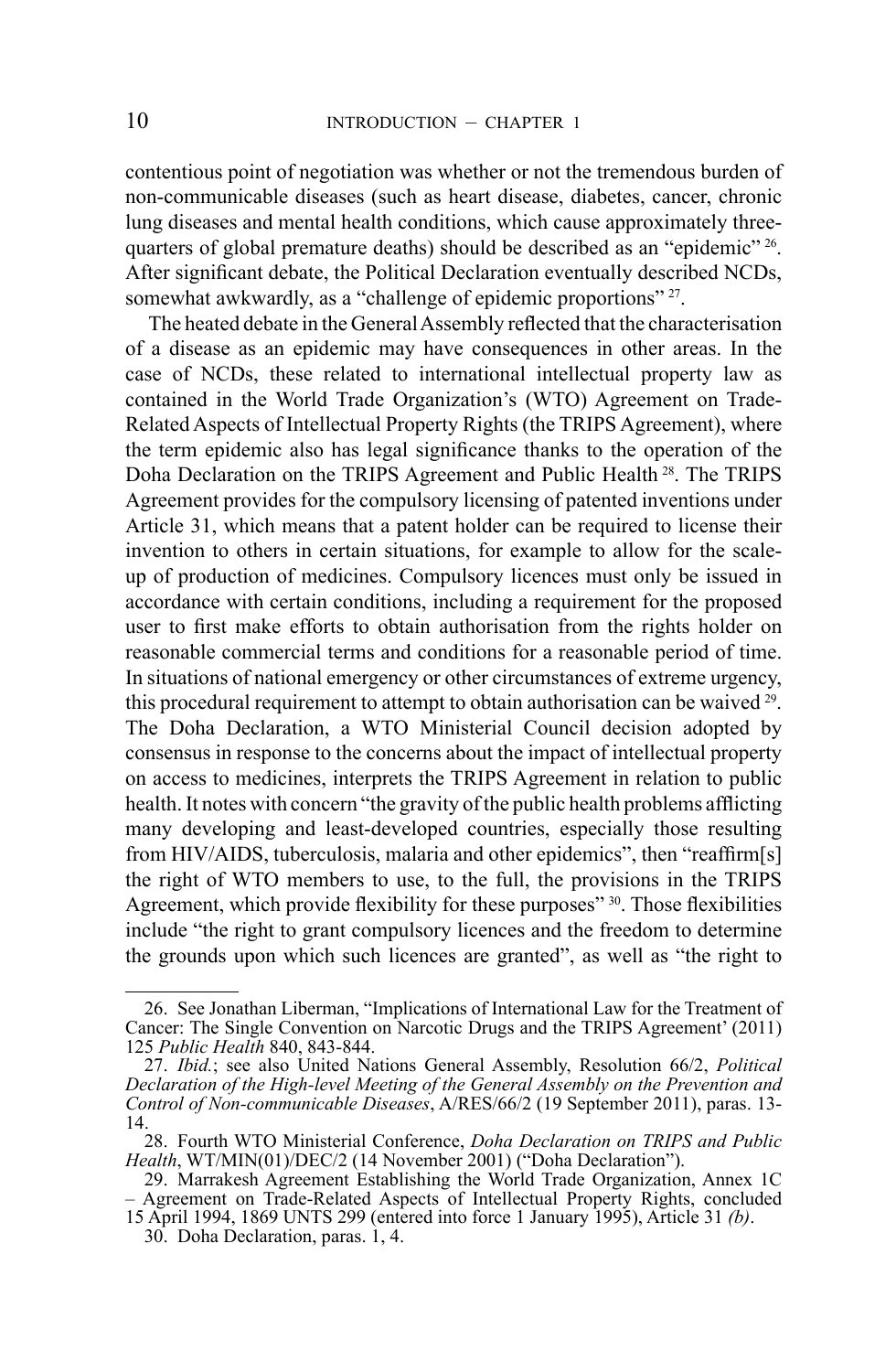determine what constitutes a national emergency or other circumstances of extreme urgency, it being understood that public health crises, including those relating to HIV/AIDS, tuberculosis, malaria and other epidemics, can represent a national emergency or other circumstances of extreme urgency"  $31$ . The detailed negotiations over the "challenge of epidemic proportions" wording reflected an understanding by the States involved that declaring NCDs to be an epidemic might have implications for compulsory licensing under TRIPS <sup>32</sup>.

Whether a disease is epidemic or not does not technically affect whether or not the health technologies to address it can be compulsorily licensed, as compulsory licensing is not limited to national emergencies, a national emergency is not limited to health issues and national emergencies in relation to public health include not only epidemics but "public health crises" as well <sup>33</sup>. It is also clear that States are free to decide that NCDs are indeed an "other epidemic", given the epidemiological definition of the concept and each country's right in the Doha Declaration to interpret the scope of the national emergency provisions of Article 31. However, many developing countries have long faced significant pressure from wealthier countries to limit the use of compulsory licensing, and thus specifically naming NCDs as an epidemic rather than reading them into the Doha Declaration *esjudem generis*  would have provided additional political certainty in relation to invoking these flexibilities for NCDs 34. The debates in the UN General Assembly also need to be seen in the context of attempts by certain States to attempt to limit flexibilities for public health measures to HIV/AIDS, tuberculosis, malaria and "other epidemics" in negotiations both within the WTO and in the context of new trade agreements <sup>35</sup>, and so the contestation reflects a two-level negotiating strategy – on the one level to reject such limiting language in trade negotiations, while on the other ensuring that the term epidemics as negotiated in global health fora encompasses health conditions that present the majority of the disease burden in most countries.

The terms epidemic, pandemic and public health emergency of international concern also overlap with various other concepts which can be used to describe urgent or large-scale health risks. The most prominent example is that of the UN Security Council, which has previously declared the 2014-

<sup>31.</sup> Doha Declaration, paras. 5 *(b)*, 5 *(c)*.

<sup>32.</sup> Liberman, above footnote 26, 844.

<sup>33.</sup> See Kevin Outterson, "Disease-Based Limitations on Compulsory Licences under Article 31 and 31 bis", in Carlos Correa (ed.), *Research Handbook on Intellectual Property Protection under WTO Rules: Intellectual Property in the WTO*, Vol. 1 (Edward Elgar Publishing, 2010), 460.

<sup>34.</sup> *Ibid*. Also Liberman, above footnote 26, 843-844.

<sup>35.</sup> See Outterson, above footnote 33, for discussion of the WTO context; for discussion of new trade agreements, see e.g. Andrew Mitchell, Tania Voon and Devon Whittle, "Public Health and the Trans-Pacific Partnership Agreement", (2015) 5 *Asian Journal of International Law* 279.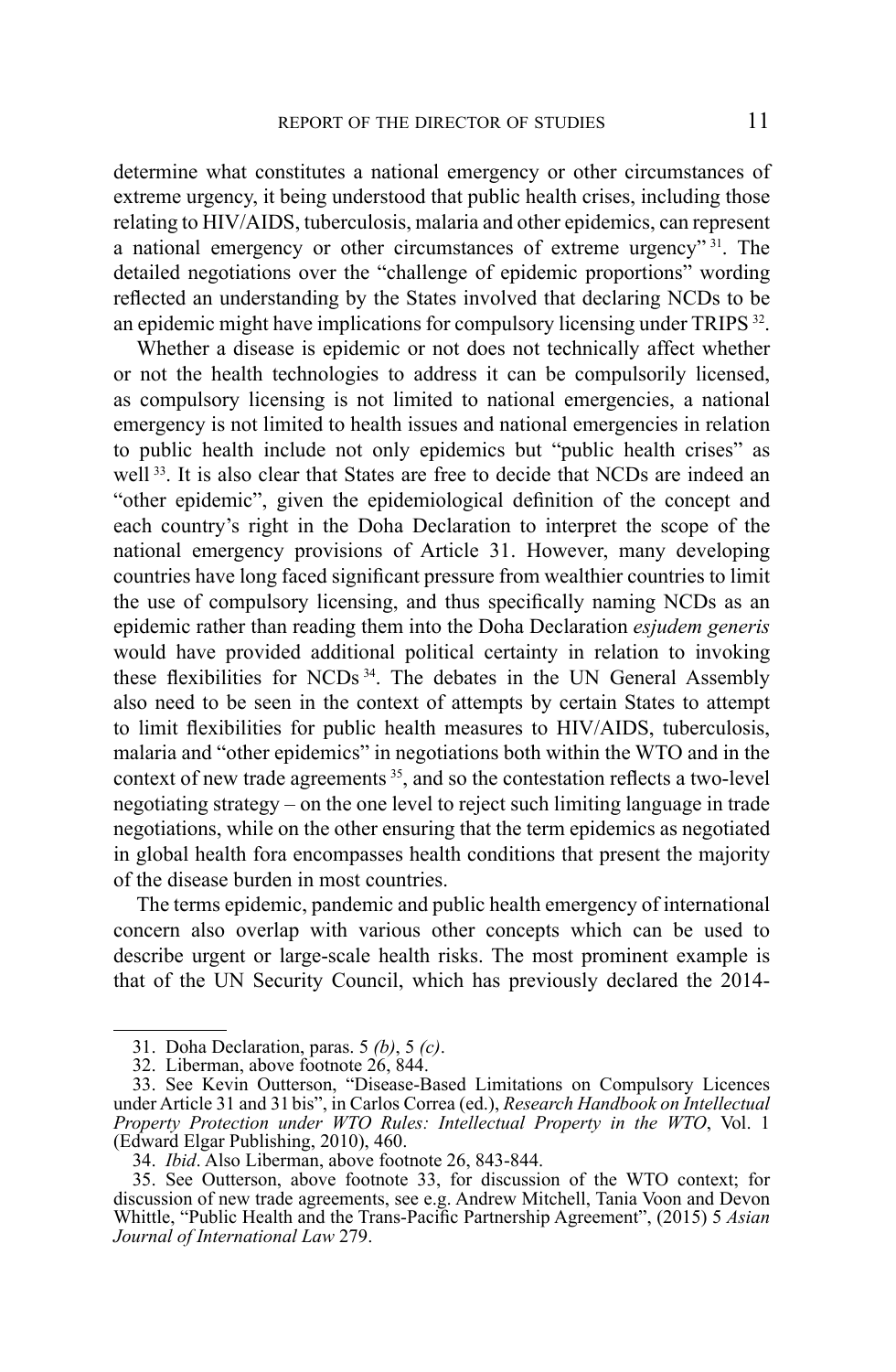2015 Ebola epidemic in West Africa as a threat to international peace and security, a declaration which was used to draw political attention and resources to that epidemic, and which is discussed in this volume in the chapters by Aline Almeida Coutinho Souza (Chap. 24) and Craig Gaver (Chap. 25) <sup>36</sup>. Similarly, an epidemic may constitute a state of emergency as understood in the derogation clauses of human rights instruments, discussed by Remzije Istrefi (Chap. 16), and it may also sometimes overlap with the concept of a disaster, as discussed by Ling Chen (Chap. 12).

Finally, several other "-demic" words have been coined to describe particular types of epidemics, such as "twindemic" (two epidemics or pandemics) 37 or "infodemic" (an epidemic of misinformation)<sup>38</sup>. One in particular is worth noting for a research project which aims to situate epidemics in their broader context – the concept of a syndemic, a portmanteau of "synergistic" and "epidemic", which describes several interacting epidemics which reinforce each other in ways that make them more challenging to address than if they had occurred individually <sup>39</sup>. It has been suggested, for example, that Covid-19 is a syndemic, combining both NCDs and economic and social inequality 40.

# SECTION 2 **EPIDEMICS AND THE SCOPE OF THIS VOLUME**

Why use the term epidemic in this study, given this context? After all, since March 2020 many academic studies in international law have been framed around the concept of a pandemic<sup>41</sup>, understandably so given the extraordinary nature of the Covid-19 pandemic and the desire to situate it in the context of similar events. There are proposals for a new field of "international pandemic law"  $42$ , courses on pandemic law  $43$  and proposals for

<sup>36.</sup> United Nations Security Council, Resolution 2177 (2014), S/RES/2177 (2014) (18 September 2014).

<sup>37.</sup> See e.g. Jan Hoffman, "Fearing a 'Twindemic', Health Experts Push Urgently for Flu Shots", *New York Times*, 16 August 2020.

<sup>38.</sup> See e.g. World Health Organization *et al.*, "Managing the COVID-19 Infodemic: Promoting Healthy Behaviours and Mitigating the Harm from Misinformation and Disinformation: Joint Statement by WHO, UN, UNICEF, UNDP, UNESCO, UNAIDS, ITU, UN Global Pulse, and IFRC", Statement, 23 September 2020, https://www.who. int/news/item/23-09-2020-managing-the-covid-19-infodemic-promoting-healthybehaviours-and-mitigating-the-harm-from-misinformation-and-disinformation.

<sup>39.</sup> Merill Singer *et al.*, "Syndemics and the Biosocial Conception of Health", (2017) 389 (10072) *Lancet* 941.

<sup>40.</sup> Richard Horton, "Offline: COVID-19 is Not a Pandemic", (2020) 396 (10255) *Lancet* 874.

<sup>41.</sup> See AJIL Agora, "The International Legal Order and the Global Pandemic", (2020) 114 *American Journal of International Law* 1.

<sup>42.</sup> See e.g. Steve Charnovitz, "The Field of International Pandemic Law", *International Economic Law and Policy Blog* (10 May 2020), https://ielp.worldtradelaw. net/2020/05/the-field-of-international-pandemic-law.html. 43. See e.g. Melbourne Law School, "Pandemic Law and Practice", in *University* 

*of Melbourne Handbook* (2020), https://handbook.unimelb.edu.au/2020/subjects/ laws90199.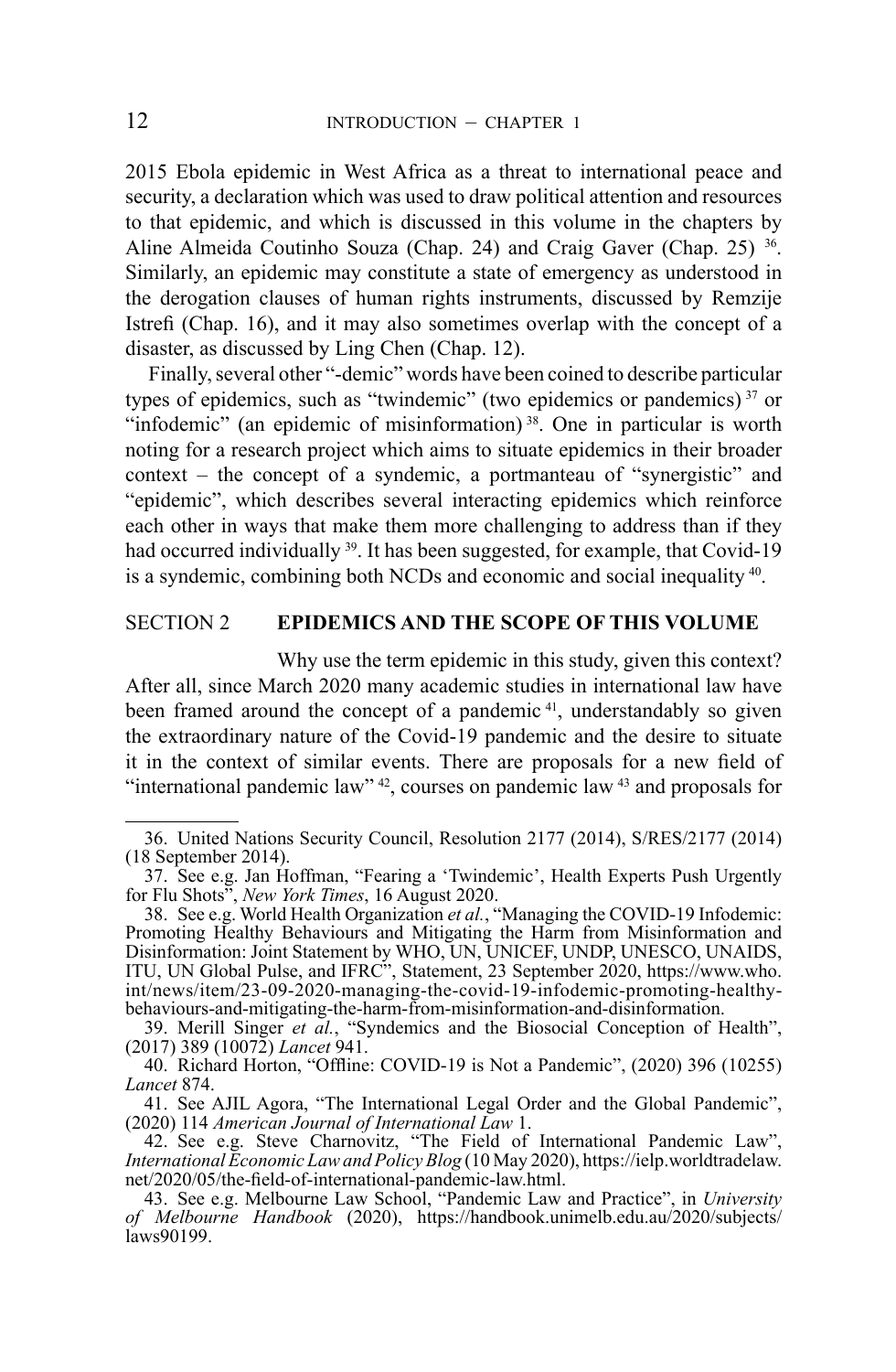a new "pandemic treaty" 44. It would be understandable to frame this session of the Centre for Studies and Research in terms of pandemics.

But in many ways, examining the relevant aspects of international law in terms of pandemics is too restrictive. In many of the relevant legal regimes, a pandemic is not distinguished from an epidemic that affects a smaller group of States, a region or even a single state in terms of applicable legal obligations or powers. Similarly, the term does not make for clear distinctions between relevant case studies – it covers Covid-19, pandemic influenza and HIV/ AIDS, but it does not include equally relevant examples of infectious disease epidemics such as SARS, MERS and Ebola, nor necessarily the original notifiable diseases under the IHRs' precursors (plague, for example, is now thankfully rarely pandemic). Given there are many reasons to examine the legal aspects of epidemics that may not be considered pandemics, we have chosen to frame this study in terms of epidemics rather than pandemics 45.

Conversely, the choice to limit the scope of this study to infectious diseases, and to epidemics of infectious diseases rather than infectious disease control generally, is based on the need to narrow the topic for practical reasons. Although epidemics can be non-infectious, infectious disease epidemics raise particular legal issues distinct from NCD epidemics, including in relation to human rights and measures to limit or trace movements to prevent the spread of an infection, and measures taken in relation to cross-border travel and trade. Similarly, while an endemic infectious disease may be no less urgent or serious than an epidemic of a novel virus, and be governed by many of the same legal instruments, the need to address a fast-spreading epidemic raises some distinct legal issues – including more acute questions about the use of emergency powers, cross-border movement limitations and coordination among international organisations. Given the potentially wide scope of the topic, we felt that focusing on epidemics of infectious diseases would be a workable scope for the purposes of this project.

### SECTION 3 **WHAT FIELDS OF INTERNATIONAL LAW DOES THIS VOLUME COVER?**

If the term "epidemics" is a new one to international lawyers, one hopes that the term "international law" is more familiar. In the first instance, this includes what is variously described as international

<sup>44.</sup> World Health Organization, "Global Leaders Unite in Urgent Call for International Pandemic Treaty", (News release, 30 March 2021), https://www.who.int/ news/item/30-03-2021-global-leaders-unite-in-urgent-call-for-international-pandemictreaty.

<sup>45.</sup> Similarly, framing a project such as this in terms of PHEICs would also have been restrictive, given the intention to examine not only the IHRs but other areas of international law as well.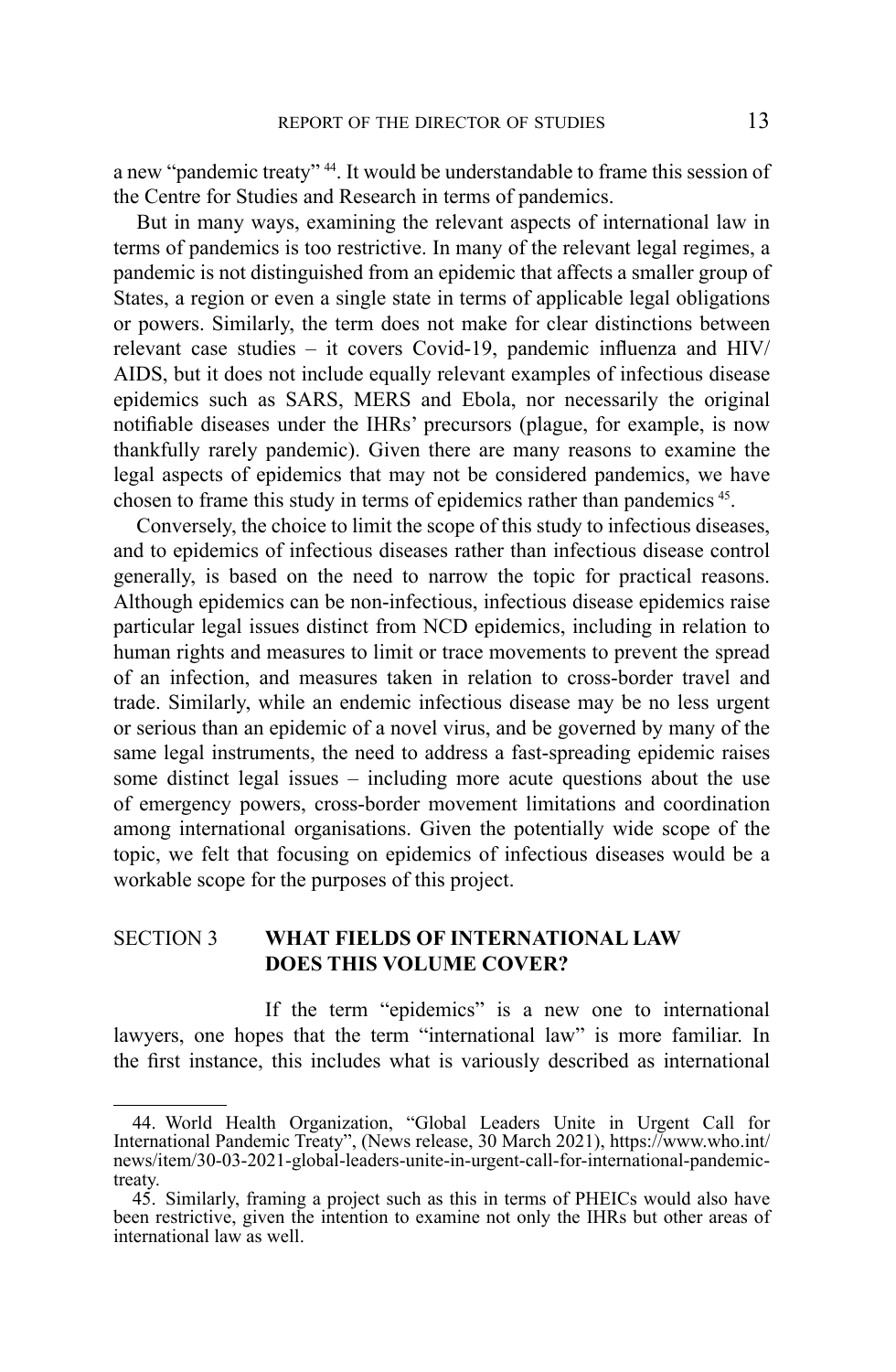health law or global health law  $46 -$  that is, a subfield of international law centred on the legal norms developed under the auspices of the WHO, the "directing and co-ordinating authority on international health work" and the United Nations specialised agency for health 47. Indeed, this volume contains several chapters that examine in detail different aspects of WHO law, including the historical development of the IHRs (as discussed by Maria Adele Carrai in Chapter 3), the legal status of the IHRs (Ana Cristina Gallego Hernández in Chapter 8), the role of scientific evidence in the WHO's decision-making (Margherita Mellilo in Chapter 9), reporting and information sharing (Olha Bozhenko in Chapter 10) and the WHO's powers relating to public health surveillance (René Fabrizio Figueredo Corrales in Chapter 11).

However, as is widely acknowledged by most lawyers who practise it, examining only the rules of international law that specifically relate to health provides an incomplete picture of the place of health in international law. As defined by Brigit Toebes, global health law is not simply norms created by the WHO but also includes the many other areas of international law that impact on health <sup>48</sup>. Similarly, Lawrence Gostin and Allyn Taylor define global health law as encompassing all legal norms and processes that impact on the ability of all human beings to achieve the highest attainable standard of health 49. From an international relations perspective, Ilona Kickbusch and Martina Szabo describe three "governance spaces for health" in global health: governance for global health (dealing with national/regional level developments that relate to global health), global health governance (dealing with international organisations dedicated to global health) and global governance for health (dealing with international organisations in areas outside health, due to the impact that such organisations have on the political, social and economic determinants of health)<sup>50</sup> – each of which relates to different areas of law as well. The question of "non-health" areas of international law and their relationship with health is fundamental to the practice of contemporary global health law.

These trends in global health law generally are also apparent when we examine epidemics specifically. The chapters in this book demonstrate the diversity of the areas of international law that relate to epidemics, including

<sup>46.</sup> Brigit Toebes, "Global Health Law: Defining the Field", in Gian Luca Burci and Brigit Toebes (eds.), *Research Handbook on Global Health Law* (Edward Elgar Publishing, 2018),  $\hat{2}$ , 5-6.<br>47. WHO Constitution, Article 2 (a).

<sup>48.</sup> Toebes, above footnote 46, 5-6.

<sup>49.</sup> Lawrence O. Gostin and Allyn L. Taylor, "Global Health Law: A Definition and Grand Challenges", (2008) 1 *Public Health Ethics* 53.

<sup>50.</sup> Ilona Kickbusch and Martina M. C. Szabo, "A Ne Governance Space for Health", (2014) 7 *Global Health Action* 23507*,* https://www.ncbi.nlm.nih.gov/pmc/ articles/PMC3925805/.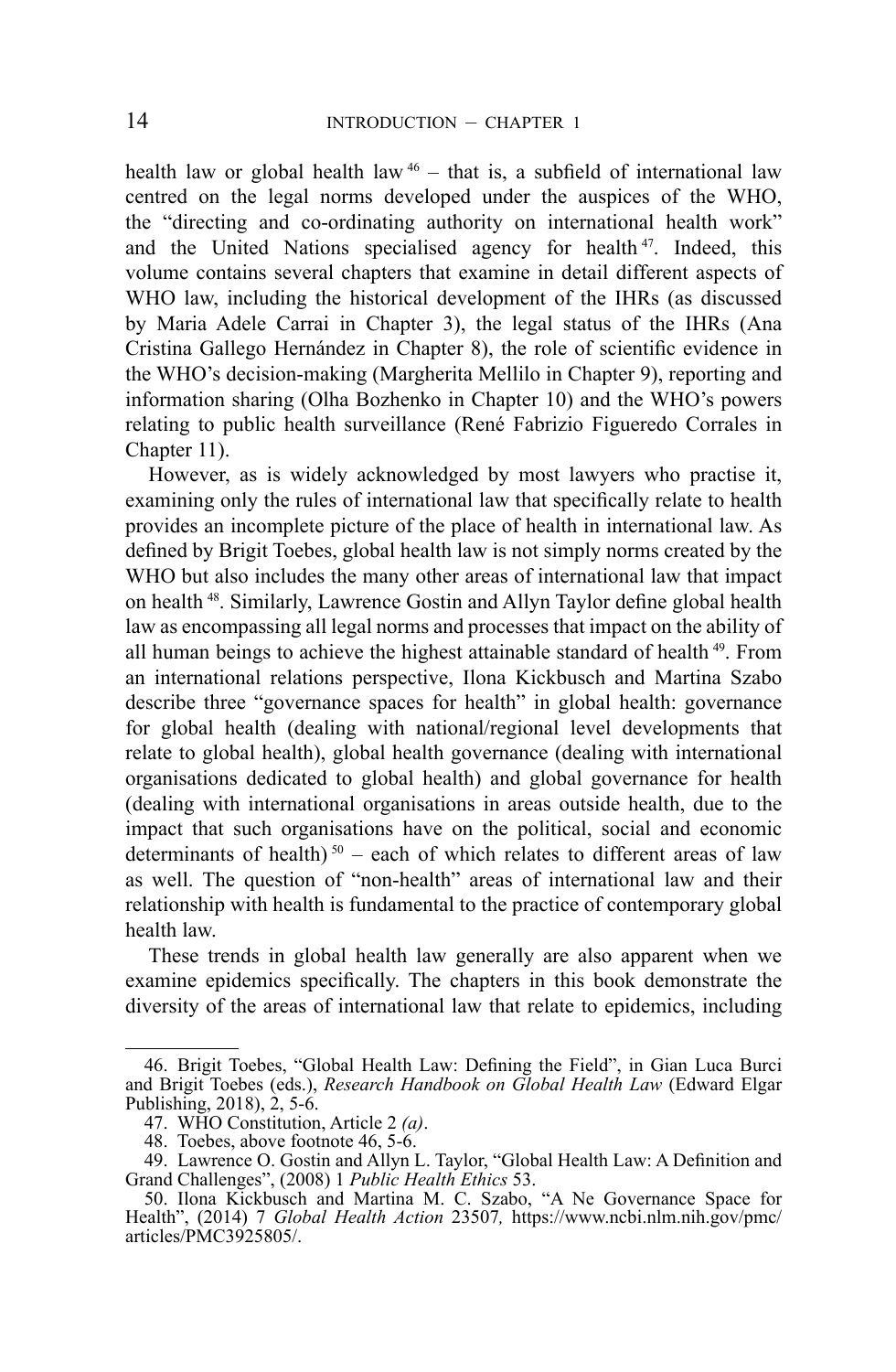human rights law (discussed by Fernando Arlettaz (Chap. 15), Shaimaa Abdelkarim (Chap. 6), Remzije Istrefi (Chap. 16), Cecilia I. Silberberg (Chap. 17) and Luciano Bottini Filho (Chap. 18)), peace and security (Aline Almeida Coutinho Souza (Chap. 24), Craig D. Gaver (Chap. 25) and Mulry Mondélice (Chap. 26)), international environmental law (Iraida Angelina Giménez (Chap. 19), Xiaoou Zheng (Chap. 20) and Andrew Van Duyn (Chap. 21), the law of maritime transport (Maria Emilynda Jeddahlyn Pia V. Benosa (Chap. 23)), investment law (Sophie Davin (Chap. 22)), liability (Siamak Karimi (Chap. 27)), responsibility (Alex Silva Oliveira (Chap. 28) and Yu-Hsiang Huang (Chap. 29)), state immunity (Anna Facchinetti (Chap. 31)), the concept of borders (Raphael Oidtmann (Chap. 4)), international cooperation (Otto Spijkers (Chap. 5) and Ling Chen (Chap. 12)) and international dispute settlement (Zhang Maoli (Chap. 30)). Each of these chapters shows the intersection between health and these areas of law, and in many cases, they also show how the prevention and control of epidemics challenges many of the concepts and assumptions of each field.

Even if we look specifically at institutions and lawmaking specifically relating to health, we see a remarkable diversity of instruments and institutions. Scholars of international relations and health have long noted that there are now many organisations other than WHO working in global health, from public-private partnerships such as the Global Fund to Fight HIV/AIDS, Tuberculosis and Malaria, to private philanthropies such as the Bill and Melinda Gates Foundation, to regional health organisations, to other international organisations whose mandate is not health but which arguably have almost as much ability to shape health outcomes as the WHO itself<sup>51</sup>. Further, as noted by scholars such as Sharifah Sekalala<sup>52</sup> and Suerie Moon 53, global health is an area characterised by the extensive use of soft law and informal cooperation. The papers by Jose Yepez (Chap. 13), Bethlehem Arega Asmamaw (Chap. 14) and Gail C. Lythgoe (Chap. 7) make important contributions to legal scholarship on global health governance beyond the framework of the WHO treaties, through their discussion on the role of regional organisations and frameworks in Latin America and Africa, and in relation to hybrid and informal forms of governance respectively.

<sup>51.</sup> See Kickbusch and Szabo, above footnote 50; see also Chelsea Clinton and Devi Sridhar, *Governing Global Health: Who Runs the World and Why?* (Oxford University Press, 2017).

<sup>52.</sup> Sharifah Sekalala, *Soft Law and Global Health Problems* (Cambridge University Press, 2017).

<sup>53.</sup> Suerie Moon, "Global Health Law and Governance: Concepts, Tools, Actors, and Power", in Gian Luca Burci and Brigit Toebes, *Research Handbook on Global Health Law* (Edward Elgar Publishing, 2018), 24.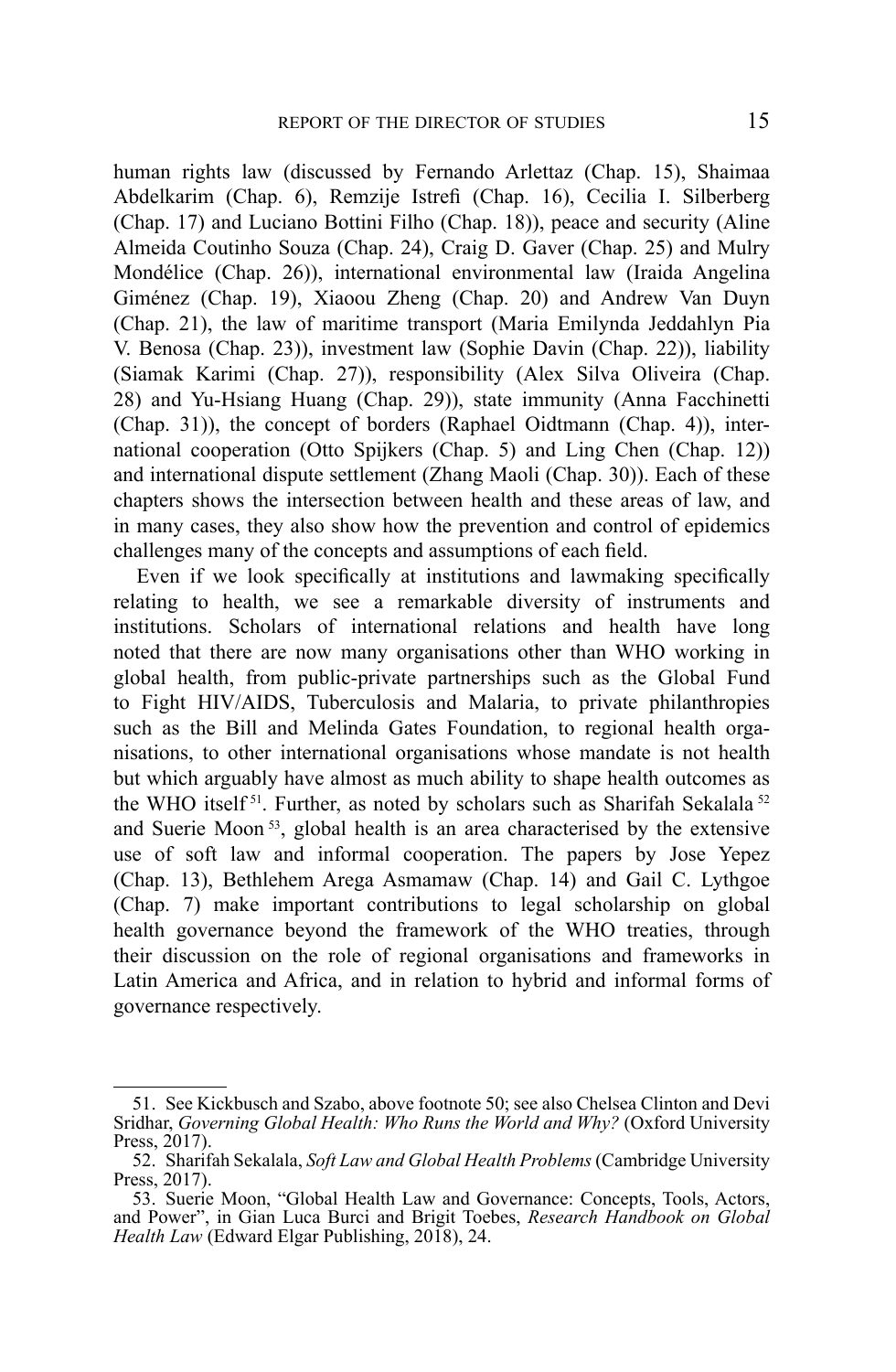## SECTION 4 **ADDITIONAL AREAS OF INTERNATIONAL LAW RELATING TO EPIDEMICS**

The topics in this book represent a selection of the topics studied during the Centre, and thus are not a complete collection of the subtopics studied during the session. Even allowing for this, no one course on a topic as wide-ranging as this one can cover all aspects of the examined issue, and the finite number of researchers whom we could supervise during this session means that there remain many important topics which we were not able to cover during the Centre.

One of the most significant omissions is that of gender – particularly given that this volume was written and edited during the Covid-19 pandemic. A pandemic where women have borne a disproportionate share of employment losses <sup>54</sup>, taken on a disproportionate share of additional caregiving responsibilities <sup>55</sup>, formed the majority of frontline health workers<sup>56</sup> and faced increasing rates of domestic and occupational violence, all while being underrepresented in global health leadership and often not well served by gender-blind health and social support policies <sup>57</sup>, starkly demonstrates the importance of a genderresponsive approach to global health. Further, Covid-19 is hardly the only epidemic where it is necessary to examine gender – scholars such as Clare Wenham<sup>58</sup>, Sara Davies and Belinda Bennett<sup>59</sup> have documented the gendered effects of the Zika virus and Ebola epidemics, while gender and sexuality have long been central to the response to HIV/AIDS and have been a key part of the development of norms of human rights in relation to that pandemic  $60$ . On a more conceptual level, feminist legal theory provides useful insights into the way we frame problems and solutions in public health, such as the pitfalls

<sup>54.</sup> International Labour Organization, "ILO Monitor: COVID-19 and the World of Work. Seventh Edition: Updated Estimates and Analysis", 25 January 2021, 9, https:// www.ilo.org/wcmsp5/groups/public/@dgreports/@dcomm/documents/briefingnote/ wcms\_767028.pdf.

<sup>55.</sup> See e.g. Kate Power, "The COVID-19 Pandemic Has Increased the Care Burden of Women and Families", (2020) 16 *Sustainability: Science, Practice and Policy* 67.

<sup>56.</sup> See e.g. Global Health 50/50, *Gender Equality: Flying Blind in a Time of Crisis*  (Global Health 50/50 Report, 2021), https://globalhealth5050.org/2021-report/; World Health Organization, Global Health Workforce Network and Women in Global Health, "Delivered by Women, Led by Men: A Gender and Equity Analysis of the Global Health and Social Workforce", Human Resources for Health Observer Series No. 24, March 2019, https://www.who.int/hrh/resources/health-observer24/en/. 57. Global Health 50/50 Report, above footnote 56.

<sup>58.</sup> See e.g. Clare Wenham, *Feminist Global Health Security* (Cambridge University Press, 2021).

<sup>59.</sup> See Belinda Bennett and Sara Davies, "Looking to the Future: Gender, Health and International Law", in Susan Harris Rimmer and Kate Ogg, *Research Handbook on Feminist Engagement with International Law* (Edward Elgar Publishing, 2019), 323.

<sup>60.</sup> See e.g. Global Commission on HIV and the Law, *HIV and the Law: Risk, Rights & Health* (Final Report, 2012); Alan Greig *et al.*, "Gender and AIDS: Time to Act", (2008) 22 (Suppl. 2) *AIDS* S35.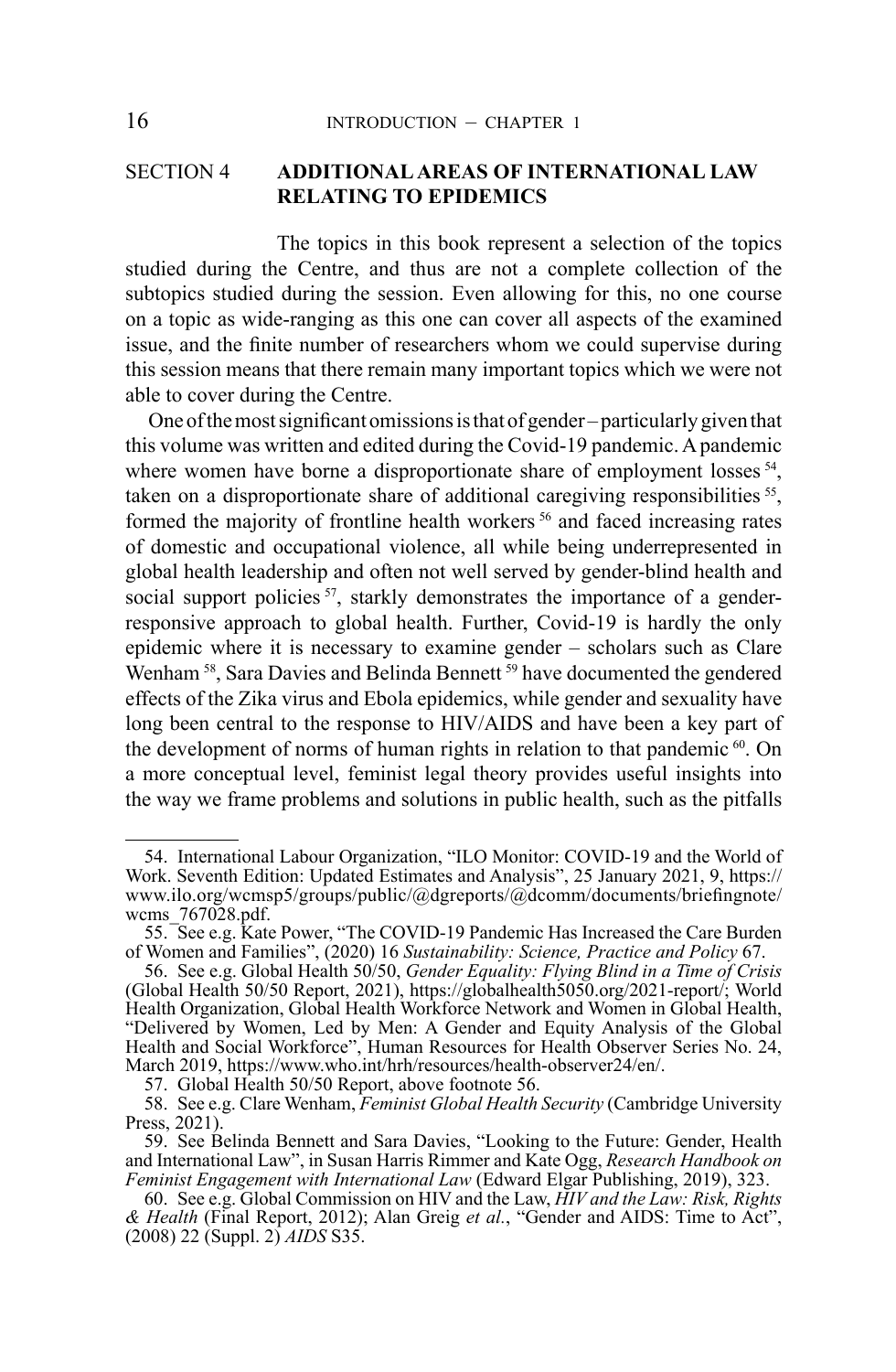of framing epidemic response in terms of a "war" on disease, rather than in terms that acknowledge that epidemic response is fundamentally a question of cooperation 61. To draw again on the concept of a syndemic, many epidemics are syndemic with gender inequalities, and collaborations between the field of feminist approaches to global health and feminist approaches to international law should be seen as a critical part of responding to this pandemic and preparing for future ones.

Another topic which was underrepresented during the Centre is international trade law. Epidemics and the response to epidemics are fundamentally shaped by economic globalisation, and indeed, many definitions of global/ international health law explicitly describe the aims of this area of law in terms of a counterweight to the health impacts of international economic law  $62$ . The linkage between trade and epidemics is specifically acknowledged in the IHRs, which aim to limit disruptions to international traffic and trade during a PHEIC. Beyond the IHRs, international trade law has many intersections with public health, which have long been a significant area of study in international law. Trade law affects the flow of health goods and services – as well as goods and services giving rise to health risks – across borders during an epidemic, while certain health measures taken to address epidemics (such as quarantine requirements) can affect cross-border trade as well<sup>63</sup>. International trade law significantly shapes the ability of States to take certain measures in the name of public health, with WTO disputes about public health measures having led to major debates on the regulatory autonomy of States to take public health measures 64. Agreements relating to intellectual property, which are now significantly integrated into trade agreements such as the TRIPS Agreement and the intellectual property chapters of bilateral and regional free trade agreements, also have significant implications for access to treatments, vaccines and diagnostics, and on health and medical research <sup>65</sup>, as do related

<sup>61.</sup> See e.g. Christine Schwobel-Patel, "We Don't Need a 'War' Against Coronavirus: We Need Solidarity", *Al Jazeera*, 6 April 2020, https://www.aljazeera.com/ opinions/2020/4/6/we-dont-need-a-war-against-coronavirus-we-need-solidarity.

<sup>62.</sup> See Brigit Toebes, "International Health Law: An Emerging Field of Public International Law", (2015) 55 *Indian Journal of International Law* 299.

<sup>63.</sup> See e.g. World Trade Organization, "Trade Topics: COVID-19 and World Trade", https://www.wto.org/english/tratop\_e/covid19\_e/covid19\_e.htm, as at 3 April 2021; Mona Pinchis-Paulsen, "COVID-19 Symposium: Thinking Creatively and Learning from COVID-19 – How the WTO can Maintain Open Trade on Critical Supplies", *Opinio Juris* blog, 2 April 2020, http://opiniojuris.org/2020/04/02/covid-19-symposium-thinking-creatively-and-learning-from-covid-19-how-the-wto-can-

maintain-open-trade-on-critical-supplies/. 64. See e.g. Benn McGrady, "Health and International Trade Law", in Gian Luca Burci and Brigit Toebes, *Research Handbook on Global Health Law* (Edward Elgar Publishing, 2018), 104.

<sup>65.</sup> Frederick M Abbott, "Health and Intellectual Property Rights", in Gian Luca Burci and Brigit Toebes, *Research Handbook on Global Health Law* (Edward Elgar Publishing, 2018), 135. See e.g. the current proposal for a Covid-19 related waiver of